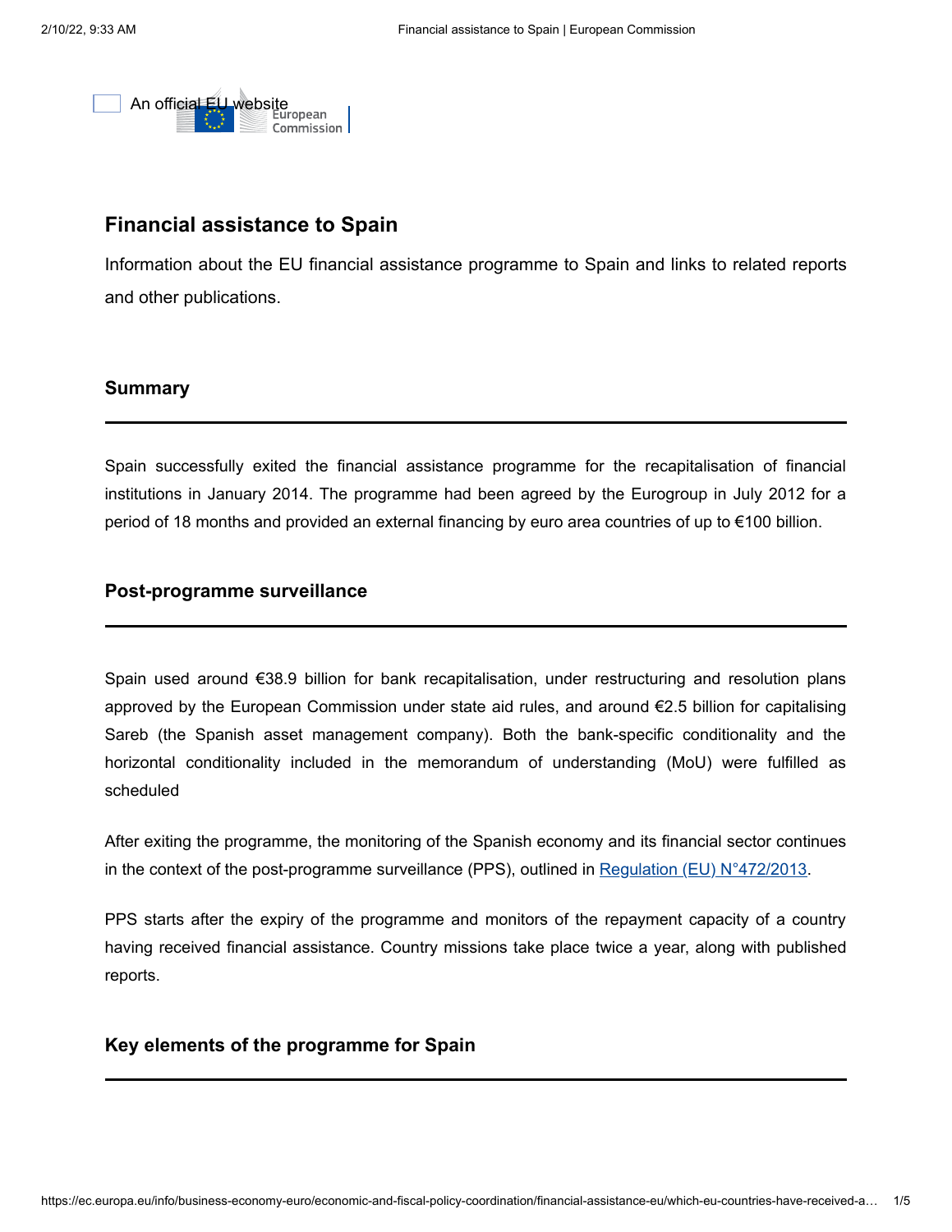The July 2012 MoU included both bank-specific conditionality, in line with State aid rules, and An official EU websitehorizontal conditionality. Even though the financial assistance was provided for a period of 18 months, the restructuring of the banks receiving public support under the State aid rules is expected to take up to five years.

The bank-specific conditionality had 3 main components

- a comprehensive diagnostic as regards the capital needs of individual banks, based on a comprehensive asset quality review and valuation process, as well as bank-by-bank stress tests.
- the segregation of impaired assets from the balance sheet of banks receiving public support and their transfer to an external asset management company (Sareb)
- the recapitalisation and restructuring of viable banks and an orderly resolution of non-viable banks, with private sector burden-sharing as a prerequisite

Horizontal conditionality applied to the entire banking sector and included measures aimed at

- strengthening regulatory, supervisory and bank resolution frameworks
- enhancing the governance structure of savings and commercial banks
- improving consumer protection legislation as regards the sale by banks of subordinated debt instruments

The Commission ,ECB and the European Banking Authority (EBA), verified at quarterly intervals that the policy conditions attached to the financial assistance were fulfilled, through missions and regular reporting by the Spanish authorities. In addition, the IMF supported the implementation and monitoring of the programme with advice and regular reporting.

## **Reports**

#### 24 NOVEMBER 2021 | ECONOMIC AND FINANCIAL AFFAIRS

#### **[Post-Programme Surveillance Report – Spain, Autumn 2021](https://ec.europa.eu/info/publications/post-programme-surveillance-report-spain-autumn-2021_en)**

This report by the European Commission presents the findings of the 16th post-programme surveillance mission to Spain and identifies remaining challenges.

#### 02 JUNE 2021 | ECONOMIC AND FINANCIAL AFFAIRS

**[Post-Programme Surveillance Report – Spain, Spring 2021](https://ec.europa.eu/info/publications/post-programme-surveillance-report-spain-spring-2021_en)**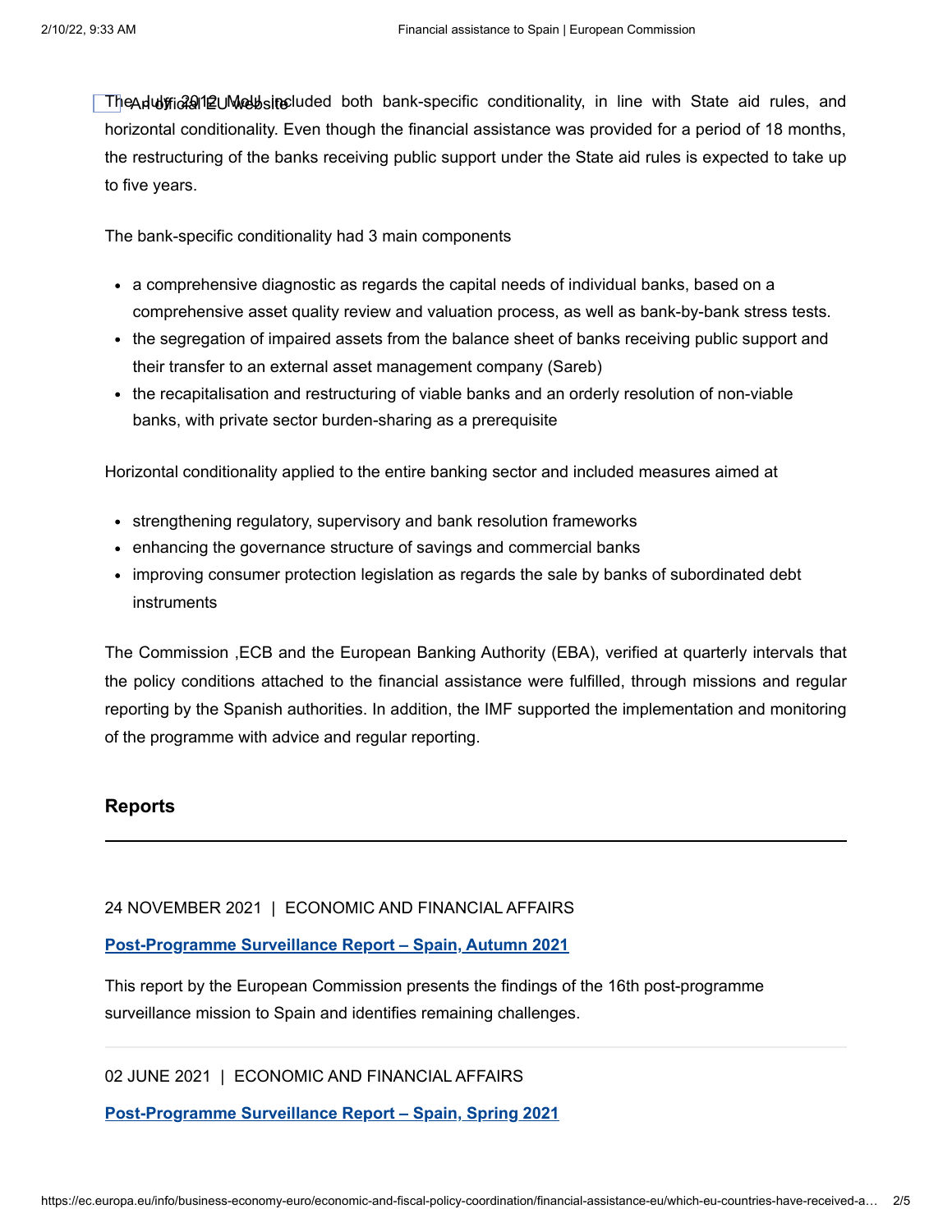This report by the European Commission presents the findings of the 15th post-programme An official EU websitesurveillance mission to Spain and identifies remaining challenges.

#### 18 NOVEMBER 2020

**[Post-Programme Surveillance Report - Spain, Autumn 2020](https://ec.europa.eu/info/publications/post-programme-surveillance-report-spain-autumn-2020_en)**

This report by the European Commission presents the findings of the fourteenth post-programme surveillance mission to Spain...

20 MAY 2020 | ECONOMIC AND FINANCIAL AFFAIRS

**[Post-Programme Surveillance Report - Spain, Spring 2020](https://ec.europa.eu/info/publications/post-programme-surveillance-report-spain-spring-2020_en)**

This report by the European Commission presents the findings of the thirteenth post-programme surveillance mission to Spain and identifies remaining...

[Post-Programme Surveillance Report. Spain, Autumn 2019](https://ec.europa.eu/info/publications/post-programme-surveillance-report-spain-autumn-2019_en)

[Post-Programme Surveillance Report. Spain, Spring 2019](https://ec.europa.eu/info/publications/post-programme-surveillance-report-spain-spring-2019_en)

[Post-Programme Surveillance Report. Spain, Autumn 2018](https://ec.europa.eu/info/publications/economy-finance/post-programme-surveillance-report-spain-autumn-2018_en)

[Post-Programme Surveillance Report. Spain, Spring 2018](https://ec.europa.eu/info/publications/economy-finance/post-programme-surveillance-report-spain-spring-2018_en)

[Post-programme Surveillance Report. Spain, Autumn 2017](https://ec.europa.eu/info/publications/economy-finance/post-programme-surveillance-report-spain-autumn-2017_en)

[Post-programme Surveillance Report. Spain, Spring 2017](https://ec.europa.eu/info/publications/economy-finance/post-programme-surveillance-report-spain-spring-2017_en)

[Post-Programme Surveillance Report. Spain, Autumn 2016](https://ec.europa.eu/info/publications/economy-finance/post-programme-surveillance-report-spain-autumn-2016_en)

[Post-Programme Surveillance Report. Spain, Spring 2016](https://ec.europa.eu/info/publications/economy-finance/post-programme-surveillance-report-spain-spring-2016_en)

[Evaluation of the Financial Sector Assistance Programme. Spain, 2012-2014](https://ec.europa.eu/info/publications/economy-finance/evaluation-financial-sector-assistance-programme-spain-2012-2014_en)

[Post-Programme Surveillance Report. Spain, Autumn 2015](https://ec.europa.eu/info/publications/economy-finance/post-programme-surveillance-report-spain-autumn-2015_en)

[Post-Programme Surveillance Report – Spain, Spring 2015](http://ec.europa.eu/economy_finance/publications/occasional_paper/2015/op211_en.htm) (Occasional paper 211, May 2015)

[Post Programme Surveillance - Autumn 2014 Report](http://ec.europa.eu/economy_finance/publications/occasional_paper/2014/op206_en.htm) (Occasional papers 206, December 2014)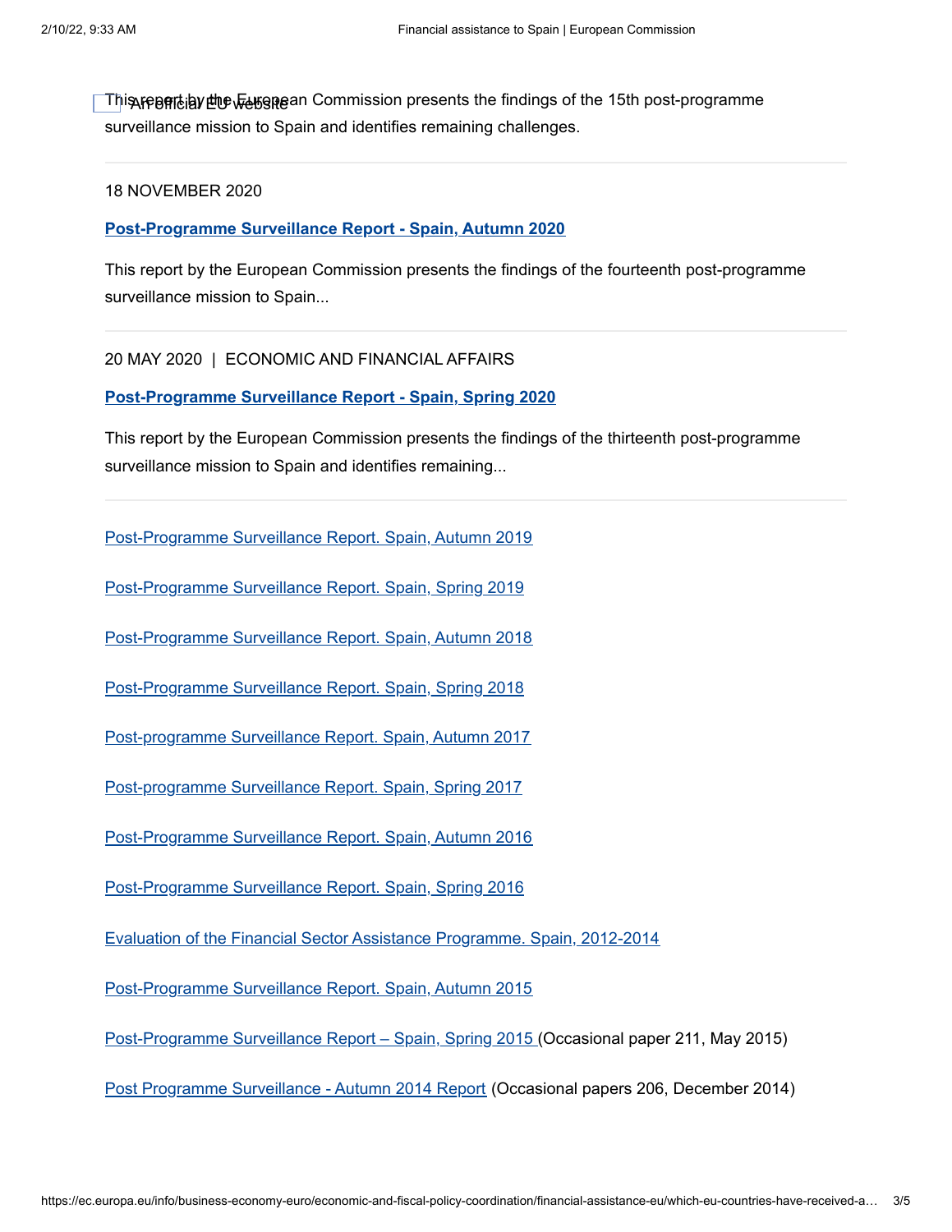<u>Pos**ARroforaniele Svebsitl**ance – Spring 2014 Report (</u>Occasional papers 193, May 2014)

[Financial Assistance Programme for the Recapitalisation of Financial Institutions in Spain. 5th review –](http://ec.europa.eu/economy_finance/publications/occasional_paper/2014/op170_en.htm) Winter 2014 (Occasional papers 170, January 2014)

[The Spanish financial-sector programme over 2012-13 - Key](http://ec.europa.eu/info/sites/default/files/ecfin_technical_briefing_spain20140121_en.pdf) features and achievements (Presentation, January 2014)

[Financial Assistance Programme for the Recapitalisation of Financial Institutions in Spain. 4th review –](http://ec.europa.eu/economy_finance/publications/occasional_paper/2013/op163_en.htm) Autumn 2013 (Occasional papers 163, November 2013)

[Financial Assistance Programme for the Recapitalisation of Financial Institutions in Spain. 3rd review](http://ec.europa.eu/economy_finance/publications/occasional_paper/2013/op155_en.htm) of the programme – Summer 2013 (Occasional papers 155, July 2013)

[Financial Assistance Programme for the Recapitalisation of Financial Institutions in Spain. 2nd review](http://ec.europa.eu/economy_finance/publications/occasional_paper/2013/op130_en.htm) of the programme – Spring 2013 (Occasional papers 130, March 2013)

[Financial Assistance Programme for the Recapitalisation of Financial Institutions in Spain. Update on](http://ec.europa.eu/economy_finance/publications/occasional_paper/2013/op126_en.htm) Spain's compliance with the Programme - Winter 2013 (Occasional papers 126, January 2013)

[Financial Assistance Programme for the Recapitalisation of Financial Institutions in Spain. First review](http://ec.europa.eu/economy_finance/publications/occasional_paper/2012/op121_en.htm) - Autumn 2012 (Occasional papers 121, November 2012)

[The Financial Sector Adjustment Programme for Spain](http://ec.europa.eu/economy_finance/publications/occasional_paper/2012/op118_en.htm) (Occasional papers 118, October 2012)

## **Related publications**

[International Capital Flows and the Boom-Bust Cycle in Spain](http://ec.europa.eu/economy_finance/publications/economic_paper/2014/ecp519_en.htm) (Economic papers 519, June 2014)

[Assessing the impact of a revenue-neutral tax shift away from labour income in Spain](http://ec.europa.eu/economy_finance/publications/country_focus/2014/cf-vol11_5_en.htm) (Country Focus, April 2014)

[IDR Macroeconomic imbalances - Spain 2014](http://ec.europa.eu/economy_finance/publications/occasional_paper/2014/op176_en.htm) (Occasional papers 176, March 2014)

[Spanish housing market: adjustment and implications](http://ec.europa.eu/economy_finance/publications/country_focus/2013/cf-vol10_8_en.htm) (Country Focus, December 2013)

[Macroeconomic Imbalances](http://ec.europa.eu/economy_finance/publications/occasional_paper/2013/op134_en.htm) (Occasional papers 134, March 2013)